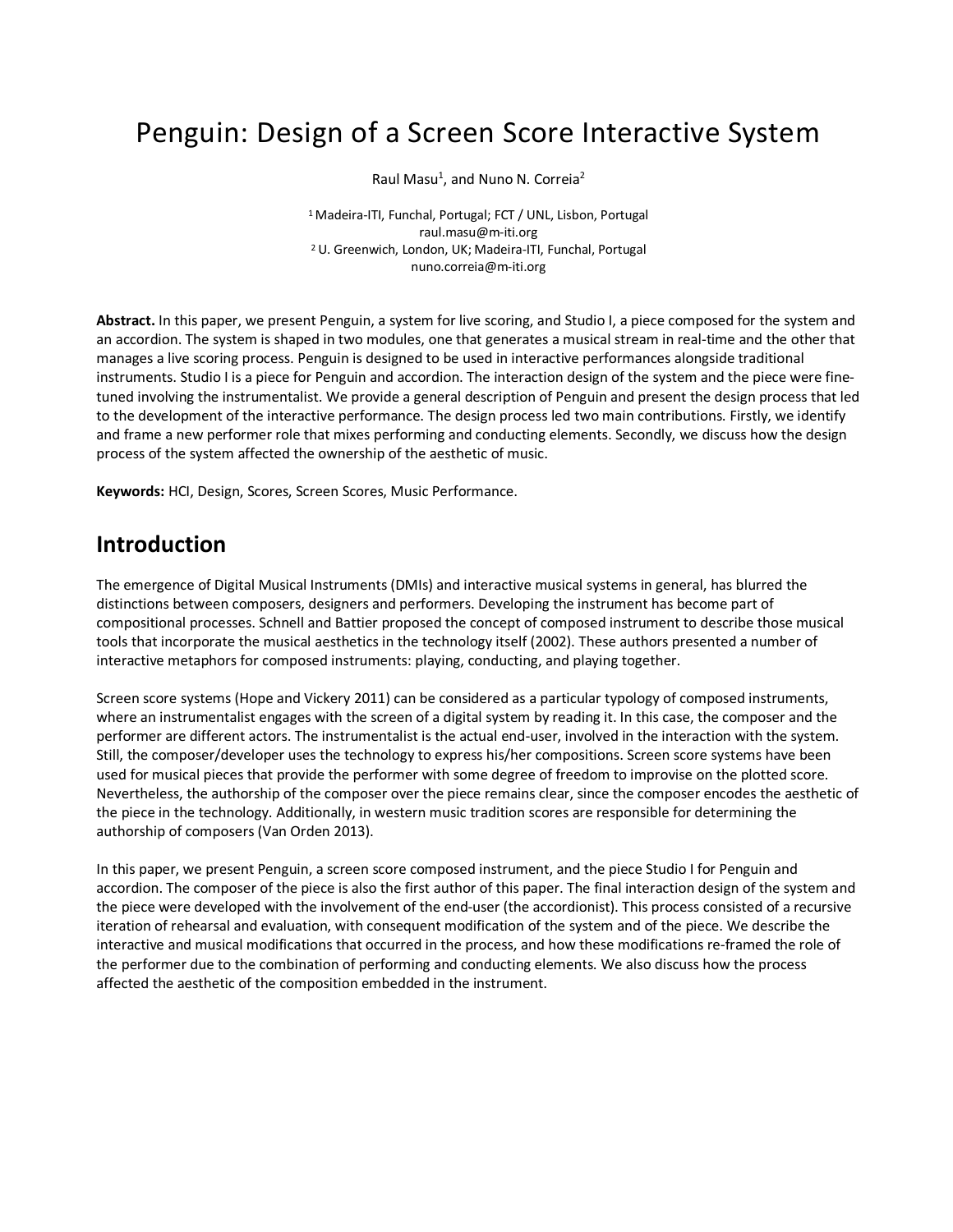# **Related Work**

#### **Score, DMIs, and Screen**

Scores are one of the fundamental elements in western musical practice, particularly in the classical tradition. Important relations between score and computer music were investigated with score-following algorithms (Orio, Lemouton, and Schwarz 2003). These tools aim at facilitating performances with classical instruments and electronics, synchronizing the timing of the electronic component with the instrumentalist. These tools are generally successful in the improvement of the expressiveness of the performances, but did not introduce any fundamental change to the relation between instrumentalist and traditional paper scores.

A novel conceptualization of scores is presented by Magnusson in the context of live coding (2011). He describes live coding as a new evolutionary and interactive branch of musical scores: the code is musical notation that is interpreted by a machine. More related to our study is the literature concerning screen score systems designed to be read by traditional instrumentalists. For instance, Kim-Boyle presents systems designed to control open-forms (flexible musical pieces) by the usage of the real-time generation of score (2006). The author describes how he adopted real-time generated score within the context of his composing practice for classical instruments. Relevant is also the Bach library for the visual programming environment for audio Max/MSP, designed for real-time computer-aided composition, generating scores according to algorithmically defined musical structures (Agostini and Ghisi 2013). A wide reflection about screen scores was provided by Hope and Vickery (2011), who classified four main screen scores categories: scrolling scores, permutative scores, transformative scores and generative scores. According to this taxonomy, Penguin is a generative and transformative score system.

### **Involvement of End-Users in the Development of Music Technology**

User-Centered Design (UCD) is "a term to describe design processes in which end-users influence how a design takes shape" (Abras, Maloney-Krichmar, and Preece 2004). In the context of music and HCI, UCD approaches have revealed to be successful in designing tools where the compositional element is not prominent. For instance, Wilkie et al. explored the usage of conceptual metaphors to involve non-musicians in participatory processes (2013). UCD has also been successfully applied to the design and development of music pedagogical tools (Core et al. 2017) or to explore audiovisual systems (Correia and Tanaka 2014). These related studies showed the benefits of adopting this approach to increase the user experience. However, applying UCD to composed instruments is a complex task, as the development of such systems is part of a compositional process. Indeed, with a participatory approach, the technology may no longer be designed and developed only according to the aesthetic needs of the composer. Our involvement of the end-user in the design of Penguin and the Studio I piece were informed by UCD.

# **Penguin**

Penguin is a digital music system composed of two main modules: a module that manages a score in real-time – the Screen Score Module; and a module that generates a stream of synthesized audio – the Audio Module. The system is designed to be used in mixed performances with one instrument engaging in a musical dialogue with it. The system is implemented in SuperCollider, a platform for audio synthesis and algorithmic composition, and relies on LilyPond, a music engraving and file formatting program, for the generation of the score.

Penguin organizes the overall musical structure as a succession of "sections". Each section is characterized by a specific chord/harmony and a set of possible rhythms. The sequence of the harmonies, the typology of rhythms, and the length of each section are predefined and stored in the system before the performance. The system generates the actual rhythms in real-time, according to the given descriptions. During the performance, Penguin automatically generates the score and plots it on a screen, while generating the audio stream (figure 1). The system also manages the sequencing of the sections. The instrumentalist is required to improvise on the given harmonies and the given rhythms, engaging in a musical dialogue with Penguin. During the participatory process emerged that the performer needed some control over the system leading the implementation of a controller.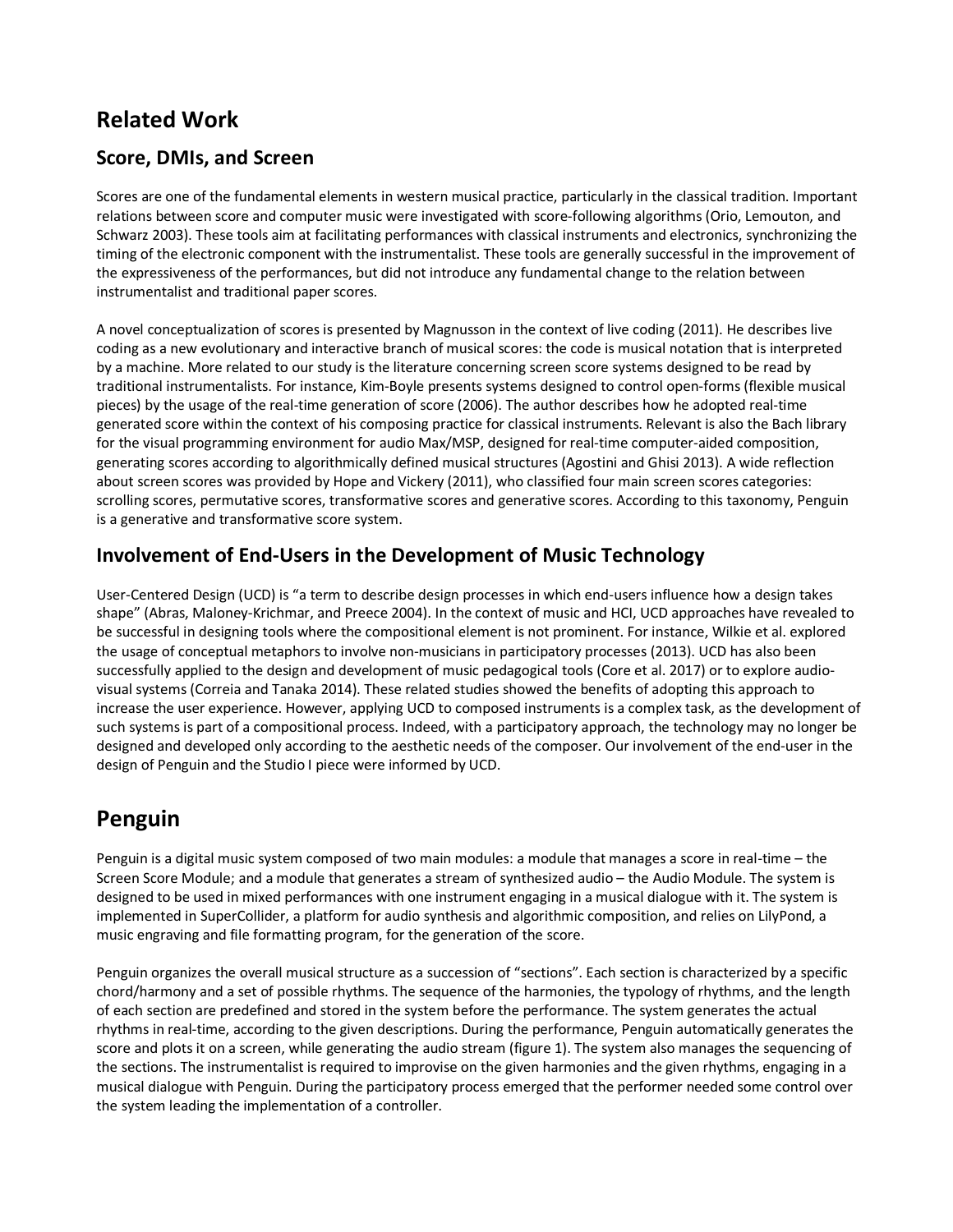

Figure 1. Overall structure of Penguin

### **Screen Score Module**

The Screen Score Module uses almost standard musical notation (pentagram and notes), but harmony and rhythm are managed independently and plotted in different areas of the screen. The harmony is notated in the top part of the screen, and the rhythms are notated in the bottom part. Penguin generates the score relying on LilyPond, in three successive steps. In step one, it generates a .ly file that contains both the harmony and the rhythms. In step two, the .ly file is compiled, and in step three the resulting pdf is opened and plotted on the screen. Steps two and three are automatized using the unixCmd method provided by SuperCollider, which executes a Unix command using a standard shell. The harmony is notated on a two-pentagram staff. Penguin automatically translates the chords stored as MIDI values into LilyPond notation. The generation of the possible rhythms requires creating the patterns. Each pattern fits in one or two 4/4 bars. The system reads the allowed values (quarters, eighths, triplets etc.) and creates four patterns that randomly combine the different rhythmic figures. In this process, the allowed values can also be slightly modified to complete the 4/4 bar. For example, if the system combines a four-sixteenths pattern with 2 quarter notes, the 2-quarter is transformed into a 3-quarter note. Figure 2 shows a sample of the score.



Figure 2. Sample of the generated score, with harmony in the upper part, and rhythms in the lower

### **Audio Module**

The sound module generates a polyphonic stream of four lines combining the harmony with the patterns. For each line it recursively selects one of the possible patterns and fills the notes based on the chord. The system reiterates this operation up to the end of the section, then applies the same principle to the material of the new section.

#### **Interaction Between Penguin and the Performer**

The system is designed to be used alongside a classical instrument. The instrumentalist is the actual end-user involved in the musical performance. He/she has the freedom to interpret the notated harmony and patterns by improvising on this given material. The role of the instrumentalist in the musical performance was not completely defined before the final process. Consequently, the interaction between the system and the performer was undefined. As we detail in the next section, the role of the instrumentalist changed. Initially the instrumentalist was a soloist, who interacted with the technology only musically by reading the score in the screen. It emerged that the instrumentalist needed actual control over the system. Therefore, the performer was provided with a tool to manipulate the volume of Penguin.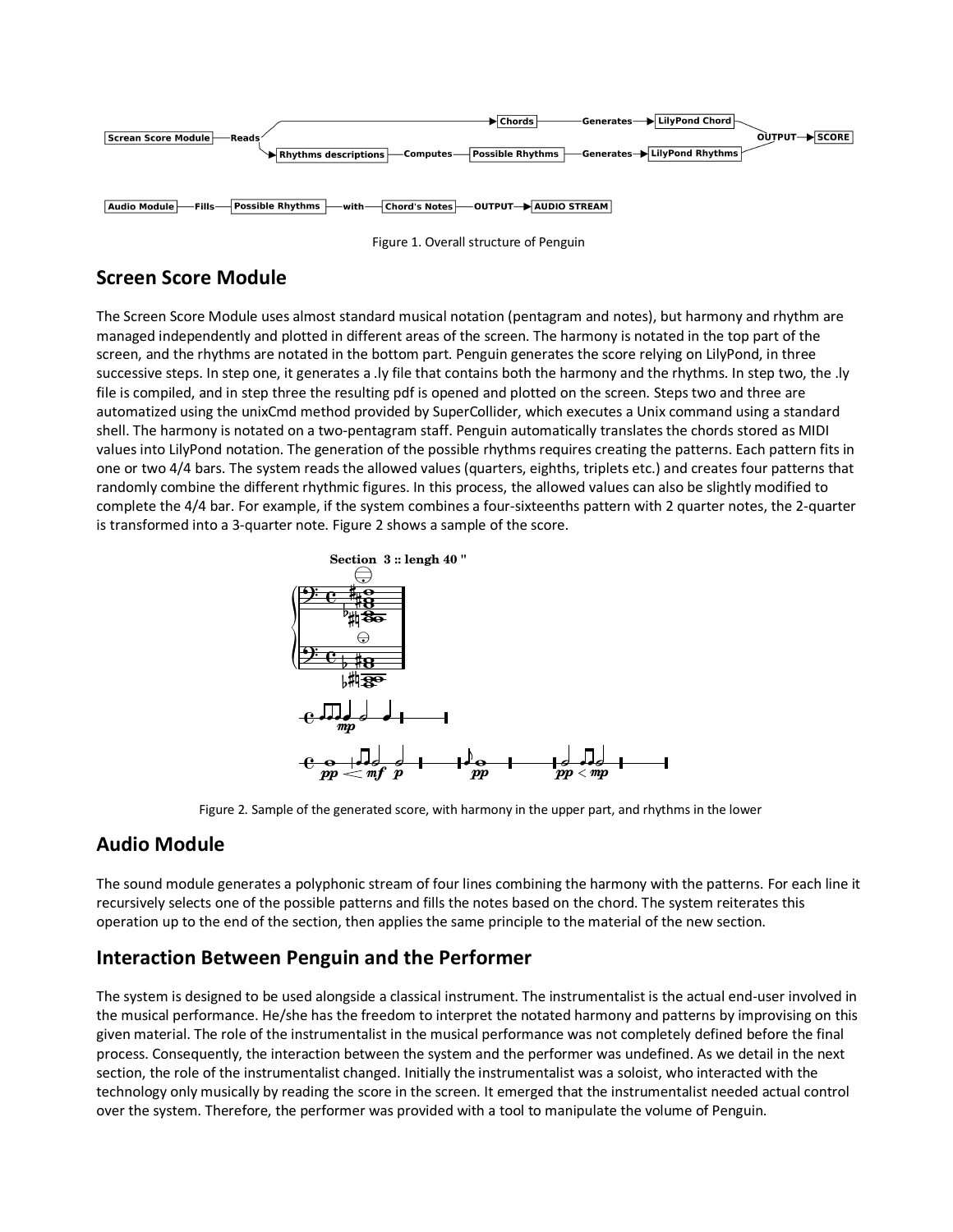# **Design with the Instrumentalist: Methods, and Results**

The creation of the piece Studio I for accordion and Penguin relied on a recursive process with the end-user (the accordionist), having as an objective a public performance. In this process, the relation between the performer and the system was re-framed, and the system was fine-tuned according to the needs of the performer – leading to the change of the overall interactive musical metaphor. This process was structured in several steps, using observation and interviews: 1) rehearsal with the first prototype of Penguin, where observation was conducted, followed by unstructured interview with the performer; 2) prototyping of a study score for personal study; 3) final rehearsal for a public concert, and the concert itself, each followed by an unstructured interview.

### **Rehearsal Stage**

The objective of the first rehearsal was to test the musical interaction between the performer and Penguin. Initially, the accordionist was informed about the functioning of Penguin and her role. The piece was then rehearsed twice. The session concluded with an unstructured interview regarding strengths and weaknesses of the design of the system.

From the rehearsal observation, it emerged that the more the performer became confident with the harmonies, the more she was able to dialogue efficiently with the musical output of Penguin. This observation was also confirmed in the subsequent interview. In particular, she expressed the need to further study the piece, in order to find the right balance between her spontaneous creativity and the global form of the piece. To achieve this result, she explicitly required to have a printable version of the score with all the chords and some indication about the overall musical form. Overall the performer declared that performing alongside Penguin was stimulating, but also demanding.

## **Prototyping of a Study Score**

According to the request of the performer, we created a printable study score. This score was composed of 13 pages (one for each section of Studio I) with an introduction that described how the rhythmic density evolves in the sequence of sections and how sections succeeded one another. In each page, the harmony and a sample of the possible rhythms were notated. After some private study, the performer required to have a more compact version of the score, with all the chords on one page, to have a better overview of the overall structure. We generated one pattern for each section as an example of its rhythmical structure.



Figure 3. The performer during the final rehearsal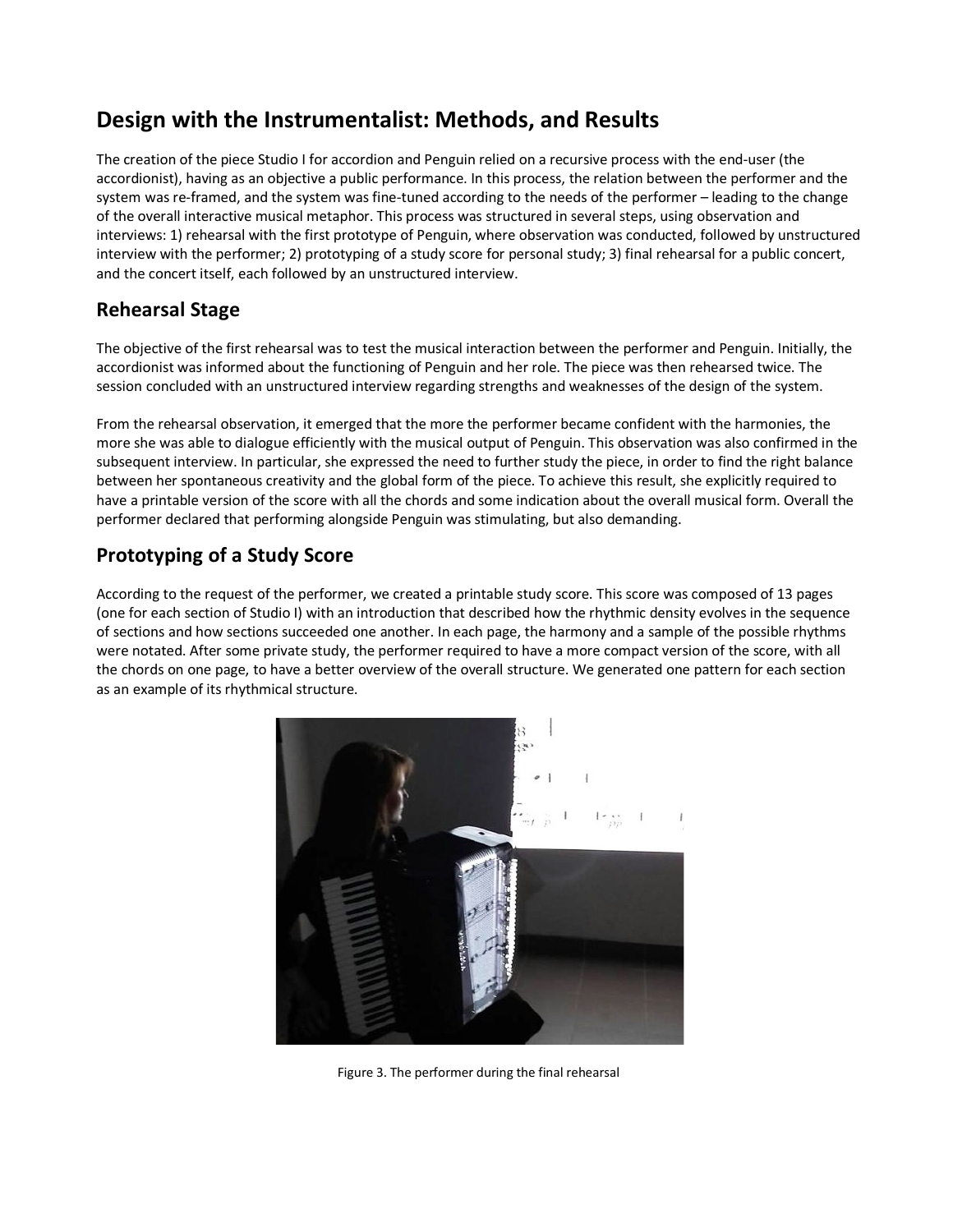### **Final Rehearsal and Concert**

In the interview following the final rehearsal (figure 3), the accordionist expressed the need for manipulating the volume during the performance. We then set up a physical controller with a knob that allowed her to modify the volume of Penguin. Thanks to this modification, she could perform more expressively and dynamically. With this setting, the performer not only dialogues with the system, but also plays the role of the conductor, controlling the overall dynamic.

In the final interview, following the public performance, the instrumentalist declared that she enjoyed the performance, both from a musical and from an interaction perspective. In spite of that, she expressed a difficulty in considering this a piece for accordion, performable by any musician, and that she felt that the piece was bound to her performance. The accordionist declared that she felt comfortable to perform the piece and that she liked the musical result. However, she did not think that another accordionist could feel the same confidence or achieve the same musical quality.

# **Discussion**

We believe there are two main contributions from our study. Firstly, we identified and framed a new performing metaphor, that merges playing together and conducting elements. Secondly, we developed some reflections concerning the involvement of end-users/performers in the development of a composed instrument.

### **Performing Metaphor and Role of the Performer**

The design process led two main modification to increase the expressiveness of the interaction with Penguin: 1) creation of a printable score for private study, and 2) control of the volume. Despite the fact that these modifications did not change the basic design of the score generation, they changed the overall performing metaphor. The need of a paper score can find a justification in the regular practice of classical musicians. Classical musicians are trained to study repertoire. In this process, musicians learn to articulate the phrasing of specific moments according to the global form of the piece. Given the fact the Studio I was initially proposed as a piece and not as an improvisation, it appears clear the instrumentalist wanted a similar understanding of the entire form of the piece.

Although control of the volume can be seen as a slightly different modification of the system, it changed the overall musical metaphor. As declared by Schnell and Battier (2002), composed instruments can have different interactive metaphors: playing, playing together, or conducting. Providing the instrumentalists with the possibility to manipulate the volume of Penguin shifts from the interactive metaphor of playing together to the metaphor of conducting and playing together at the same time. The accordionist switches from being a soloist to becoming a soloist and a conductor. The overall musical metaphor changed: from the a "Concerto" in the Romantic period, where the soloist is only a soloist and does not conduct the orchestra – playing together metaphor; to the idea of a "Concerto" in Baroque time, where the soloist is also the maestro concertante (Taruskin 2006). For this role, we propose the name Soloist Concertante.

### **End-User and the Aesthetic of the Composed Instrument**

In the introduction section we exposed how, within the context of DMIs, the compositional processes involves the development of interactive technology and the definition of interactive paradigms (Schnell and Battier 2002). Designing and developing a composed instrument is part of the compositional process. When the composer and the designer are same person, the authorship of the composer over the musical pieces is not affected. With Studio I, despite the fact the composer and the designer were the same actor, the composer is not the sole responsible for the interactive choices. The overall idea of the piece and the interaction, along with the harmonic and rhythmic choices, maintained the original shape, but other elements changed. The design process gradually shifted the musical scenario from the composition of a piece to the creation of a sonic art performance. The authorship is shared between the composer and the performer, and the final performance is bound to the idiosyncrasies of the performer. To redo the performance with a different performer, the same process will be required. Consequently, we argue that Penguin is a co-created composed instrument and that Studio I is a co-designed interactive performance, which relies on those specific actors to be performed.